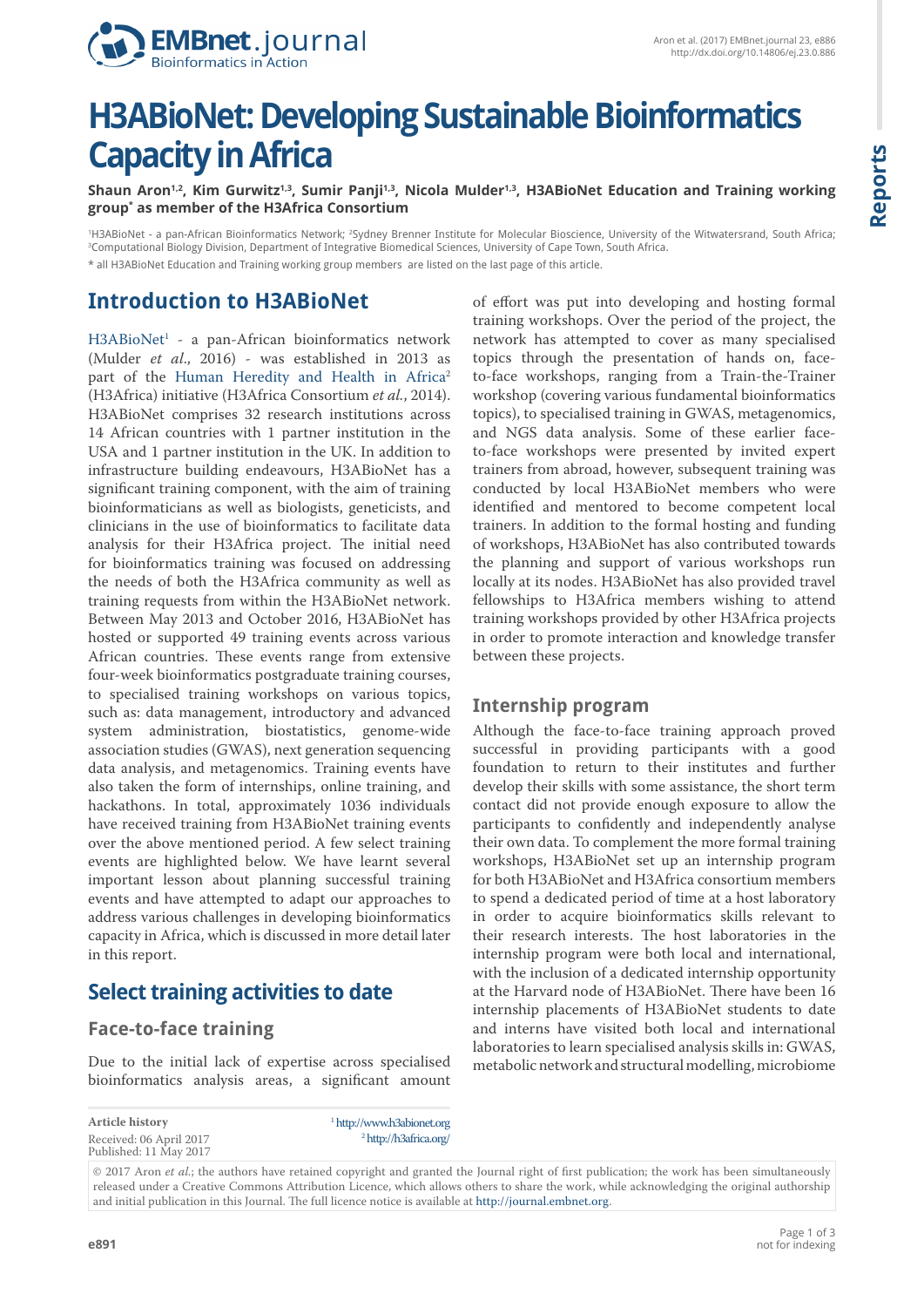

data analysis, NGS data analysis, computational system administration, and big data transfer processes. The internship program has proven useful in providing young, enthusiastic students with the opportunity to not only develop specialised bioinformatics skills, but also to collaborate and interact with leading groups in their field of interest. Upon returning to their home institutes, the interns were encouraged to share the knowledge gained with their peers through local training events and were earmarked to be teaching assistants for the next workshop relevant to the specific skills they had obtained.

## **Online training**

In an effort to further increase access to training across Africa, H3ABioNet has begun offering courses with an online component. In 2016, the network ran the first iteration of its [Introduction to Bioinformatics course](http://training.h3abionet.org/IBT_2016) (IBT). The course was very popular with over 350 enrolled participants and over 70 volunteer staff in total, across 20 local classrooms spanning ten African countries. During this three month course, classrooms met each other and the trainer biweekly in a virtual classroom.

#### **Hackathons**

As the bioinformatics capacity across the network developed, a critical mass of expertise across a range of bioinformatics areas was developed. Together with the imminent arrival of genomic data from the H3Africa projects, the need arose for a shift from capacity development to data centric events and outcomes based hackathons. The *H3ABioNet Infrastructure and Research working groups* spearheaded this endeavour. The hackathons were aimed at gathering a group of people with a diverse set of skills - from computer programmers<br>and bioinformaticians to biologists, clinicians, bioinformaticians to biostatisticians, and mathematicians - to develop and implement solutions to a particular bioinformatics problem. H3ABioNet has hosted two hackathons to date, both yielding very successful outcomes. The first was a *Cloud Computing Hackathon* aimed at developing reproducible workflows for anticipated H3Africa bioinformatics analysis pipelines available for use on heterogeneous computing environments as Docker containers, which can also be deployed on the cloud infrastructure. H3ABioNet's second hackathon was hosted in partnership with IBM Research Africa and the University of Notre Dame and was aimed at addressing a research question that forms part of a [DREAM challenge](https://www.ibm.com/blogs/research/2016/10/hacking-anti-malarial-drug-resistance)  [on malaria drug resistance](https://www.ibm.com/blogs/research/2016/10/hacking-anti-malarial-drug-resistance). As more data becomes available through the various H3Africa projects, and the availability of individuals with a range of skills within the network increases, the hackathon format for workshops will be implemented more regularly in future training events in the network.

# **Challenges**

At the onset of the training programs developed and implemented by H3ABioNet, it was anticipated that there would be challenges to face; some common to other training programs and some unique to the African setting. Some of the more relevant challenges that had a direct effect on the sustainability of the training in Africa included: the high costs of airline tickets within the continent; acquiring visas on time; availability of suitable computational infrastructure at training sites and once participants returned home; socio-political instability; and over subscription to courses due to high demand. On a more positive note, the occurrence of these challenges encouraged a more flexible approach to training and led to the implementation of the different formats of training described above. In particular, the training with an online component has proven to be a cost efficient and sustainable format for training in Africa. Further, H3ABioNet funding enabled many centres to purchase equipment, and the network's *Infrastructure working group* has worked closely with these centres to set up their own computing infrastructure. In this way, many more training sites are available and individuals have greater access to resources after the training events have concluded.

# **Conclusions**

H3ABioNet has aimed to create a sustainable approach to further the development of bioinformatics capacity in Africa in partnership with the H3Africa Consortium. Together with complementary training initiatives focused on capacity development in Africa, H3ABioNet has provided numerous young African scientists with access to bioinformatics training opportunities, better equipping them to pursue a career in the field. Planning and implementing training in Africa has also brought to light the many obstacles that are faced by African institutions in developing bioinformatics skills. Some of these obstacles can be addressed and overcome using alternative training methods to develop a sustainable approach to bioinformatics capacity development in Africa.

#### **Acknowledgements**

Research reported in this publication was supported by the National Human Genome Research Institute (NHGRI) and the Office of the Director (OD), National Institutes of Health under award number U41HG006941. The content is solely the responsibility of the authors and does not necessarily represent the official views of the National Institutes of Health.

#### **References**

- **1.** Mulder NJ, Adebiyi E, Alami R, Benkahla A, Brandful J (2016) H3ABioNet, a sustainable pan-African bioinformatics network for human heredity and health in Africa. *Genome Res*. **26**, 271- 277. <http://dx.doi.org//10.1101/gr.196295.115>
- **2.** H3Africa Consortium., Rotimi C, Abayomi A, Abimiku A, Adabayeri VM (2014) Research capacity. Enabling the genomic revolution in Africa. *Science* **344**, 1346-1348. [http://dx.doi.](http://dx.doi.org/10.1126/science.1251546) [org/10.1126/science.1251546](http://dx.doi.org/10.1126/science.1251546)